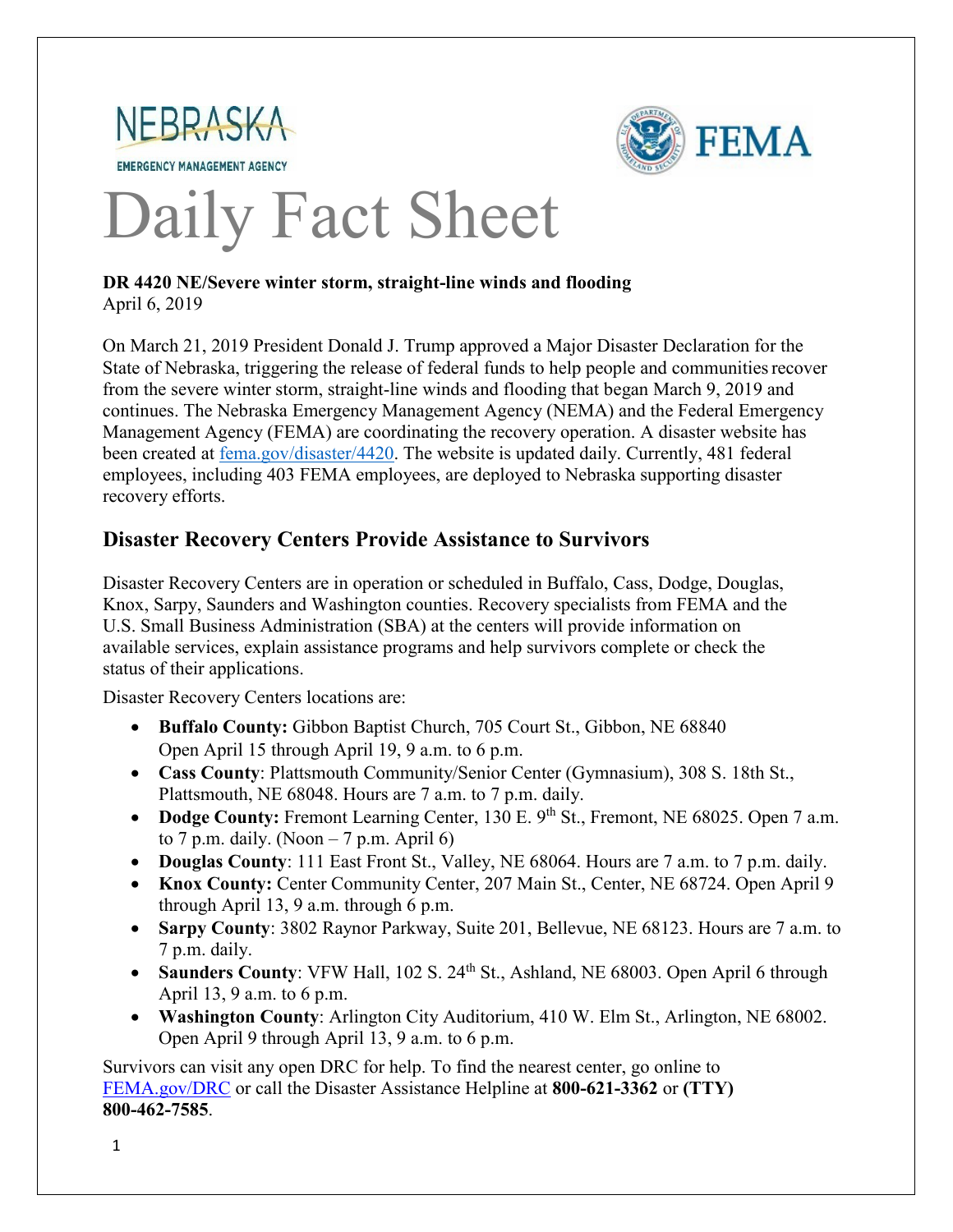## **Rebuilding? Check with Floodplain Manager About Permit**

NEMA and FEMA remind residents planning to rebuild to consult with their local floodplain manager first to see if required permits may be necessary before rebuilding can start.

Once the home has been inspected, residents are safe to enter. However, it is the owner's responsibility to make sure all necessary permits have been obtained – including, if necessary, a Floodplain Development Permit, before starting reconstruction. To find floodplain management contacts, visit [dnr.nebraska.gov/floodplain](https://dnr.nebraska.gov/floodplain) and click on your county.

#### **Debris Removal a Priority for Communities after Nebraska Flooding**

As local communities coordinate their debris removal process, NEMA, the Nebraska Department of Environmental Quality and FEMA advise residents not to wait to clean up. Document damage with photos or videos. Separate debris into categories and place at the curb. Debris should not block the roadway. For more information, go online to the Nebraska Department of Environmental Quality at [deq.state.ne.us/.](http://www.deq.state.ne.us/)

## **Individuals & Households Program (IHP)**

Federal funding is available to eligible individuals in Boone, Buffalo, Butler, Cass, Colfax, Custer, Dodge, Douglas, Knox, Nemaha, Richardson, Sarpy, Saunders, Thurston and Washington counties and the Santee Sioux Nation. Additional counties may be designated as damage assessments are completed.

As of April 5:

- **3,838** applicants in designated counties have applied for FEMA Individual Assistance.
- FEMA has approved **\$12,427,992** for Nebraska individuals and households.
- **\$11,364,176** is for housing assistance and **\$1,063,816** for disaster-caused other needs.

#### **How to Register with FEMA:**

- Online, visit [www.DisasterAssistance.gov.](http://www.disasterassistance.gov/)
- On a smart phone, download the **FEMA app** and click on "disaster resources," then "apply for assistance online."
- By phone, call FEMA's toll-free registration line at **800-621-3362** or **(TTY) 800-462- 7585**; or use 711 or Video Relay Service (VRS). Telephone registration is available from 7 a.m. to 10 p.m. CDT seven days a week.
- Visit a **Disaster Recovery Center** and speak to a FEMA specialist one-on-one. To find the nearest DRC, go online to [FEMA.gov/DRC.](http://www.fema.gov/DRC)

Applicants for disaster assistance should provide a Social Security number; the address of the damaged primary residence; a description of the damage; insurance coverage information; a contact telephone number; an address where they can receivemail; and bank account and routing numbers for direct deposit of funds.

#### **U.S. Small Business Administration (SBA)**

SBA has approved \$994,500, as of April 5, in low-interest homeowner and renter disaster loans, and is working to process and approve loan applications for businesses and residents as quickly as possible. Businesses and residents can visit *[SBA.gov/disaster,](http://www.sba.gov/disaster)* call SBA's Customer Service Center at **800-659-2955** or email *[disastercustomerservice@sba.gov.](mailto:disastercustomerservice@sba.gov)* TTY users may call **800-877-8339**.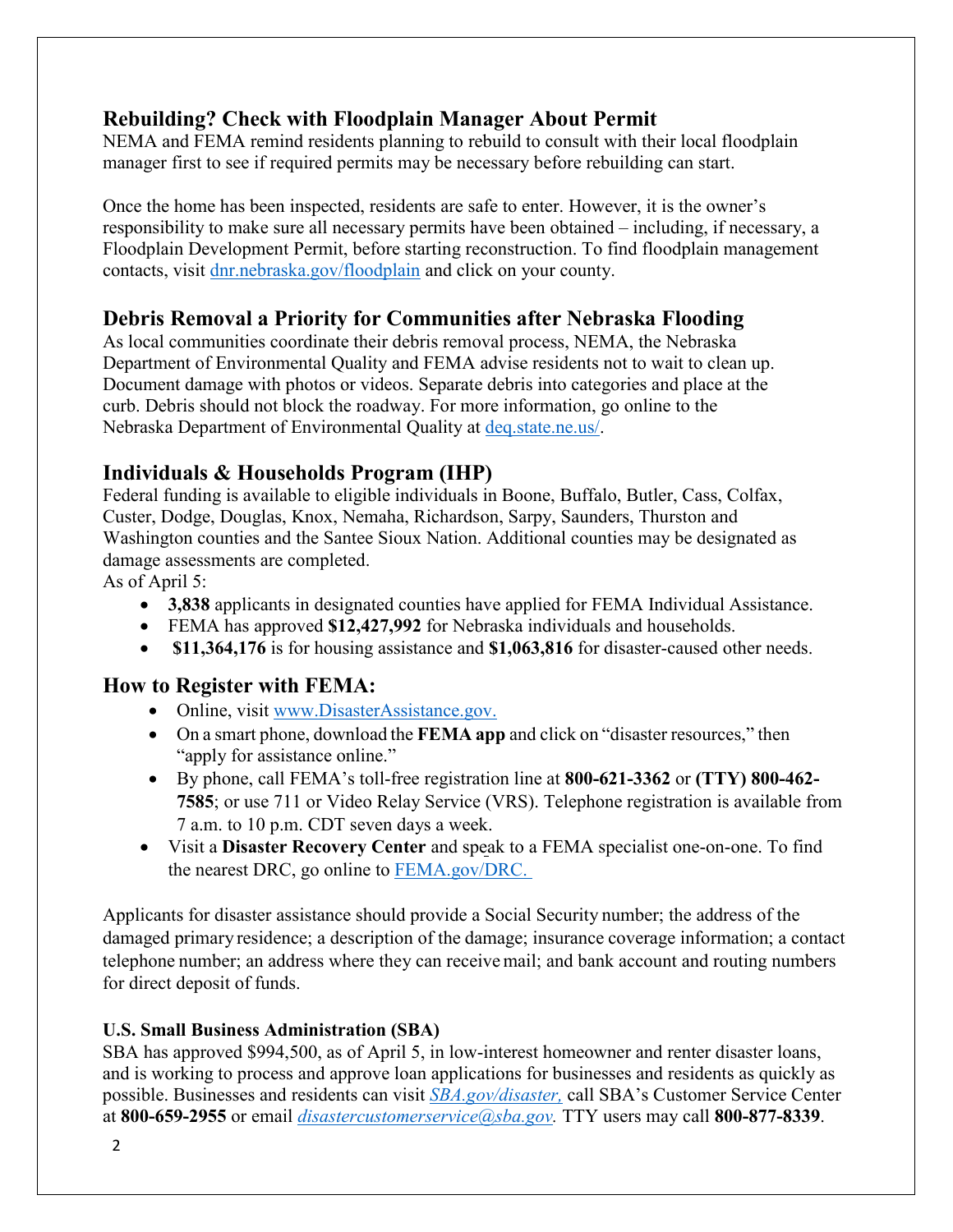SBA is operating a Business Recovery Center in Sarpy County at **Bellevue University, John Muller Administrative Services Building, 812 Bruin Blvd., Bellevue, NE 68005.** Open Monday to Friday, 9 a.m. - 6 p.m., Saturday, 9 a.m. - 12 p.m. to assist businesses with their unique application and disaster recovery needs. No appointment necessary.

#### **FEMA Teams Going Door to Door**

FEMA Disaster Survivor Assistance Teams are working in impacted neighborhoods to help survivors register for assistance and to identify immediate and emerging needs. Teams are operating in all 15 counties designated for Individual Assistance. They have visited more than 4,988 homes.

#### **National Flood Insurance Program (NFIP)**

To date, NFIP has received **991** flood insurance claims in Nebraska and issued **\$3,884,510** in advance payments to policyholders. Total paid to date is **\$5,327,757**.

#### **NDOT Announces Website for Flooding Information**

Nebraska Department of Transportation (NDOT) wants travelers to know there now is a resource to view information on the 2019 flood as it relates to state highway and bridge repair. Thanks to NDOT's dedicated website, Nebraskans will be able to view updates on the progress on repairs to state highways and bridges by going online to: [dot.nebraska.gov/news-media/nebraska-flood-](https://dot.nebraska.gov/news-media/nebraska-flood-2019)[2019/.](https://dot.nebraska.gov/news-media/nebraska-flood-2019)

#### **Disaster Food Assistance - DSNAP**

Residents of Boone, Buffalo, Custer, Knox, Richardson and Thurston counties and the Santee Sioux Nation may be eligible for the Disaster Supplemental Nutrition Assistance Program (D-SNAP).

D-SNAP uses different qualifying rules than regular SNAP. If you would not normally qualify for SNAP, based on income, you may qualify for D-SNAP if you have suffered one or more disasterrelated expenses, such as repairs, shelter or evacuation expenses, personal injury, lost income, etc.

Applicants must visit a Department of Health and Human Services assistance site for in-person verifications and to receive an Electronic Benefit Transfer card. A driver's license or another form of identification from the head of household must be provided. The application process may be started at the ACCESSNebraska website: [icm-tracking.meltwater.com.](https://urldefense.proofpoint.com/v2/url?u=http-3A__icm-2Dtracking.meltwater.com_link.php-3FDynEngagement-3Dtrue-26H-3DAqX-252Fyxxn-252FCsKfNEzXNs-252BvxKe7ZZW379-252BIapVVCHkcj06tGRioNXHydnB8SDRy9JxrFsq0oaLewgudj7TOvY80a-252F775ndImiF8LU3Vyj1NoiYtEkdMFnZNw-253D-253D-26G-3D0-26R-3Dhttp-253A-252F-252Fdhhs.ne.gov-252Faccessnebraska-26I-3D20190404162641.000000225197-2540mail6-2D60-2Dusnbn1-26X-3DMHwxMDQ2NzU4OjVjYTYzMDI5MTBjMDM3OTY2N2VlYTM0Yzs-253D-26S-3DDGEoY-2DbSkqT41ift9wqhsCCO8r83dY1SOhEg-5F3kYxBs&d=DwMFaQ&c=aLv4kG3eFBuAUFgZFQ07JQ&r=D4s0oZB443VvNWVj98sssJlIyPUI5-BrepXQ-0mPdZg&m=0WtMuNvq7a_L08JvpLE_112rO2Jbufod_DAydqwugLo&s=MR0_miLYsz5WX6A-D_OFE4Skgql1PRDxOh_AhAYYprI&e=) Applications for D-SNAP benefits must be made on or before Monday, April 15. Daily hours of operation at each location will be weekdays, 9 a.m. to 6 p.m.

#### **Disaster Unemployment Assistance (DUA) Available**

Workers who live in or worked in counties designated for FEMA Individual Assistance, and whose employment or self-employment was lost or interrupted due to the flooding, may be eligible for assistance.

Individuals can generally receive up to 26 weeks of DUA benefits as long as unemployment continues to be a result of the disaster. Eligibility for DUA benefits will be determined on a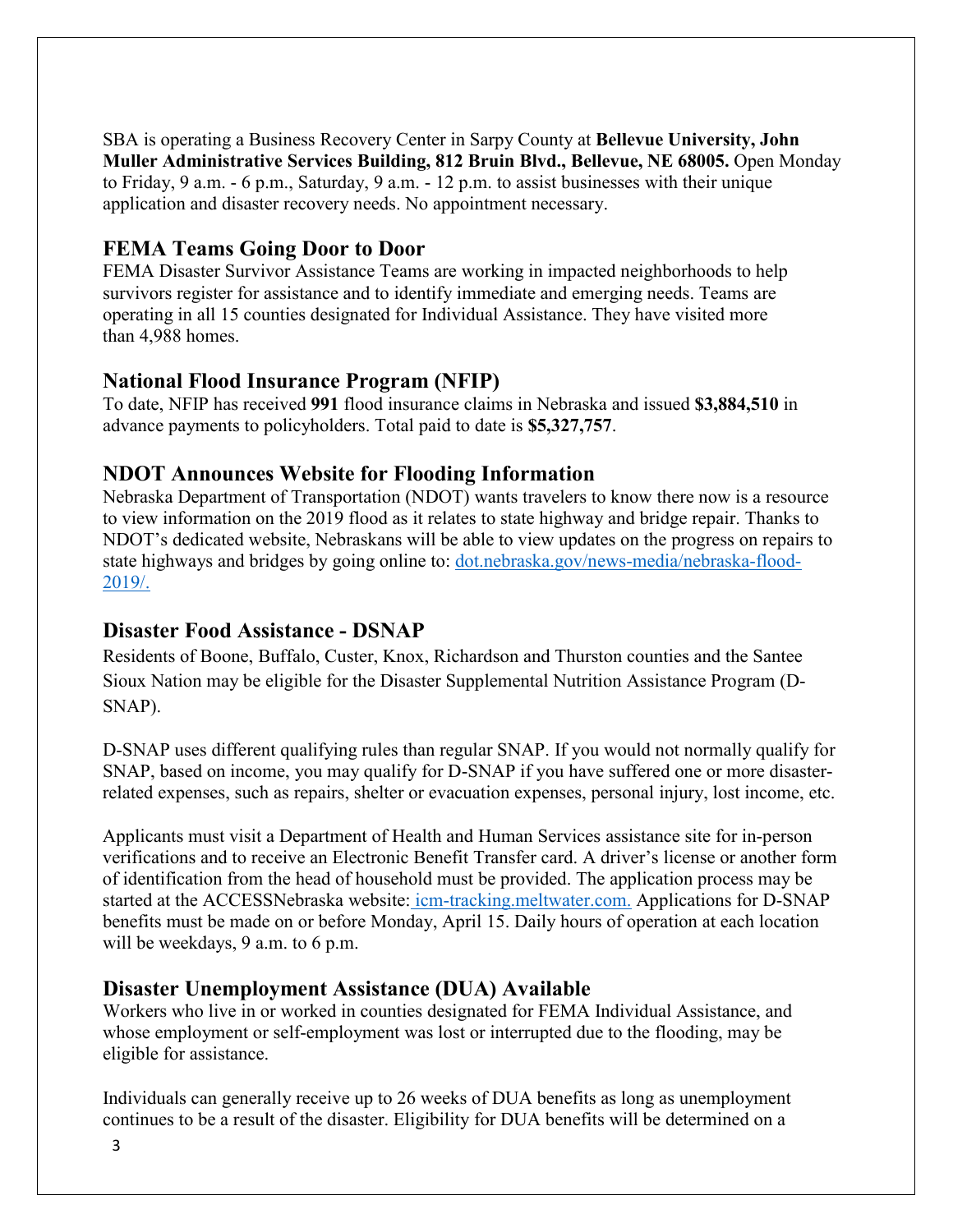week-to-week basis. **The application deadline is April 26, 2019.** General information about DUA can be found at [dol.nebraska.gov/UIBenefits/Programs/DUA.](https://dol.nebraska.gov/UIBenefits/Programs/DUA)

#### **Assistance for Landowners, Farmers, Ranchers and Producers**

The U.S. Department of Agriculture (USDA) offers many programs that can provide assistance to landowners, farmers, ranchers and producers following disasters. For information on USDA's many programs, contact your local USDA Farm Services Agency.

## **U.S. DOT Will Provide \$25 Million for Emergency Road Repairs**

U.S. Secretary of Transportation Elaine L. Chao announced that \$25 million in emergency relief funds from the Federal Highway Administration will be used to help repair Nebraska roads damaged by flooding.

#### **Tax Relief for Nebraska Survivors**

Individuals who reside or have a business in counties designated for FEMA Individual Assistance may qualify for [federal tax relief.](https://www.irs.gov/newsroom/irs-announces-tax-relief-for-nebraska-victims-of-severe-winter-storm-straight-line-winds-and-flooding) This may include additional time to file yearly individual tax returns or quarterly payments. Eligible taxpayers will also have until July 31, 2019, to make 2018 IRA contributions.

#### **HUD Assistance for Nebraska Survivors**

The U.S. Department of Housing and Urban Development (HUD) is offering foreclosure relief and other assistance to eligible homeowners and renters in counties designated for FEMA Individual Assistance. Information about HUD programs designed to assist disaster victims is available on HUD's website at [hud.gov.](https://www.hud.gov/)

#### **FEMA Public Assistance Program**

Public Assistance (PA) is FEMA's largest grant program, providing [funds to assist communities](https://www.fema.gov/public-assistance-policy-and-guidance) responding to and recovering from major disasters or emergencies declared by the President. The program provides emergency assistance to save lives and protect property and assists with permanently restoring community infrastructure affected by a federally declared incident.

Currently, 65 counties are designated for Public Assistance: **Adams, Antelope, Blaine, Boone, Box Butte, Boyd, Brown, Buffalo, Burt, Butler, Cass, Cedar, Cherry, Colfax, Cuming, Custer, Dakota, Dixon, Dodge, Douglas, Fillmore, Frontier, Furnas, Gage, Garfield, Gosper, Greeley, Hall, Harlan, Holt, Howard, Jefferson, Johnson, Keya Paha, Knox, Lancaster, Lincoln, Logan, Loup, Madison, Merrick, Morrill, Nance, Nemaha, Nuckolls, Otoe, Pawnee, Pierce, Platte, Richardson, Rock, Saline, Sarpy, Saunders, Scotts Bluff, Seward, Sherman, Stanton, Thayer, Thurston, Valley, Washington, Wayne, Wheeler and York.**

Five tribal nations are [designated for Public Assistance:](https://www.fema.gov/disaster/4420) **Omaha Tribe of Nebraska**, **Ponca Tribe of Nebraska**, **Sac and Fox, Santee Sioux Nation** and **Winnebago Tribe**.

NEMA is conducting briefings for Public Assistance grant candidates. The briefings are for state businesses, counties, cities, sanitary enhancement districts, public energy districts, natural assets districts and other public entities that experienced injury from the March flooding.